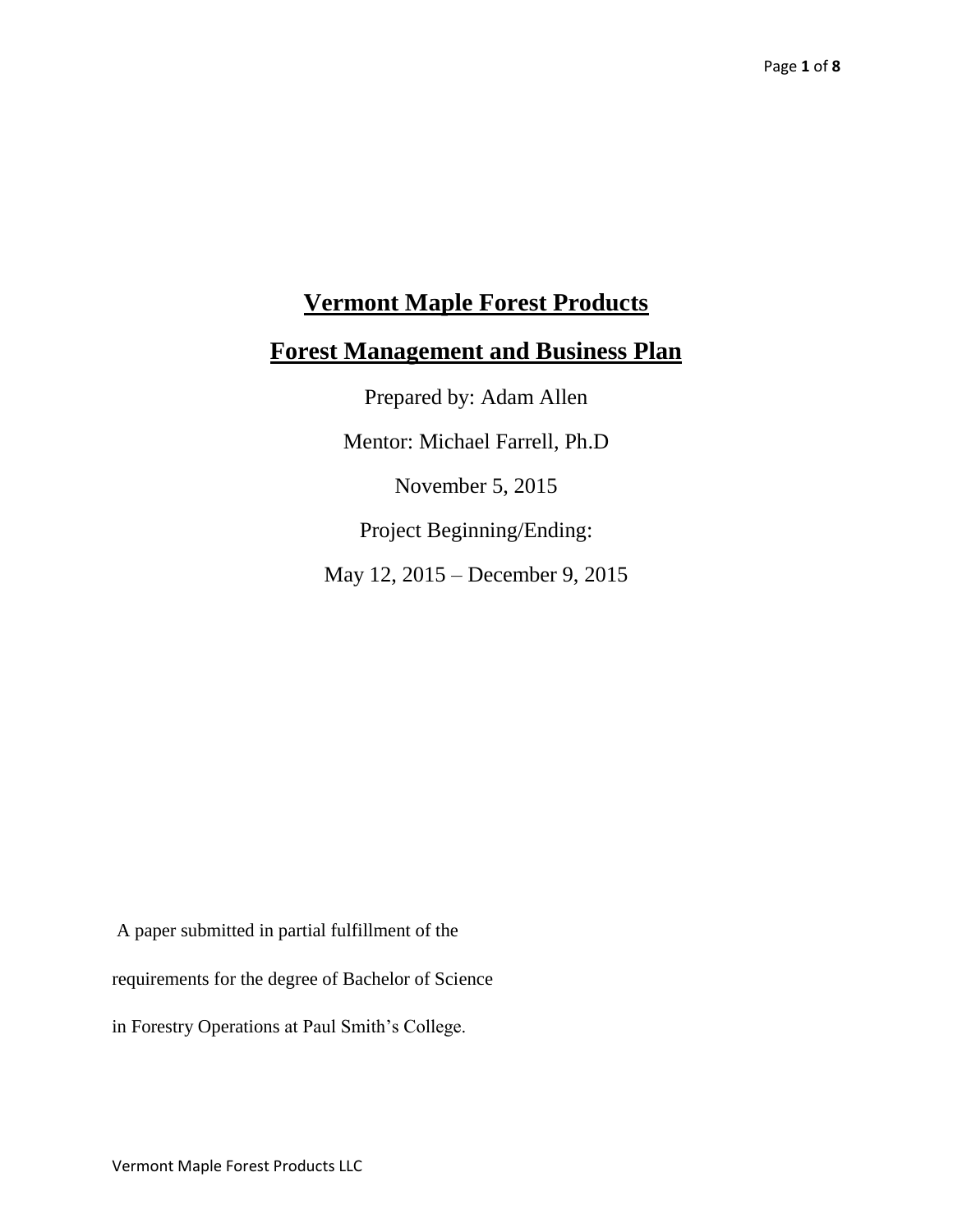#### **Abstract:**

Maple syrup production is an extremely important aspect of the American economy in the northeast, generating around 132 million dollars in revenue annually across its U.S production range (United States Department of Agriculture, 2014). At the current rate of production U.S producers are presently only tapping 0.4% of the maples which may be available (Farrell & Chabot, 2012). Vermont has the greatest number of its trees tapped, with 2.94% of available trees currently in production. The low percentage of tappable maple trees in production has been seen as a short coming in the industry. However, this does create the possibility for entry into the industry. Vermont Maple Forest Products LLC is in current maple production and desires to produce on an industrial scale. Simon Boulet and Claude Deschenes (2005) found that the highest degrees of profit are generated when a producer is considered a medium(5,000- 19,000 taps)-large (>19,000 taps) supplier. At this point costs per tap are reduced and sap yeilds increase. Vermont Maple Forest Products currently has the land available for potentially over 28,000 taps. To achieve this goal a business plan and forest management plan was developed and will be implemented across the tract with the goal of maple syrup production.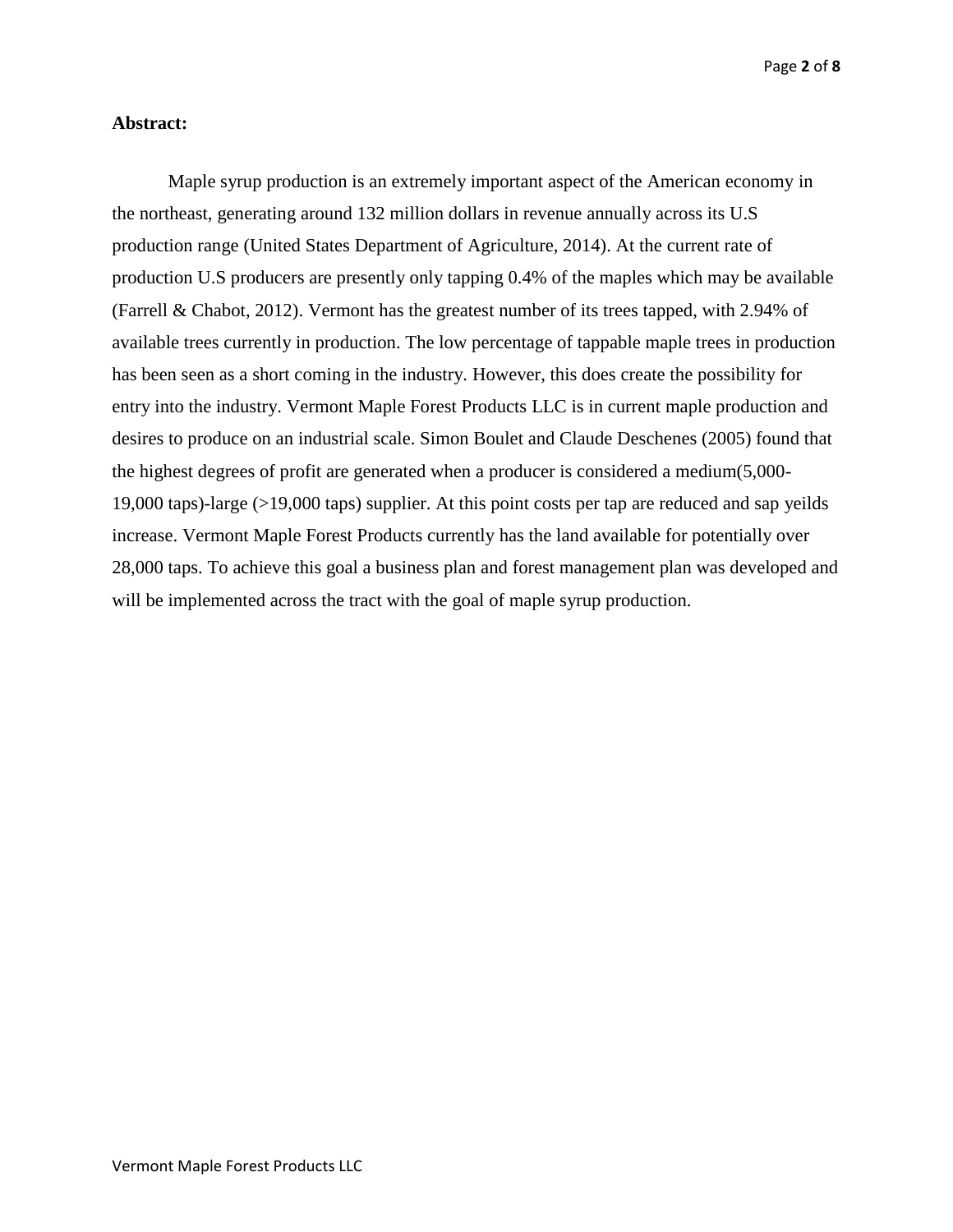Page **3** of **8**

#### **Acknowledgements:**

I would like to start off by thanking my cap stone mentor, Michael Farrell for is support and guidance throughout this project. If it were not for him this project would not have been possible. The feedback, revisions and suggestions he generously gave have educated me beyond the work of this cap stone, and will assist me immensely throughout my carrier in the maple sugaring industry.

Thanks are also owed to Professor Robert McAleese for his assistance and revision of the forest management plan which was prepared for this project. I am also grateful to Professors Janet Mihuc and Celia Evans for their guidance throughout my cap stone experience. Lastly, I would like to thank Julia Hoogasian for her assistance in gathering financial information seen in the business plan of this cap stone. If it were not for the combined guidance and support of these people this project would not have been possible and I give my thanks and gratitude to each of these individuals.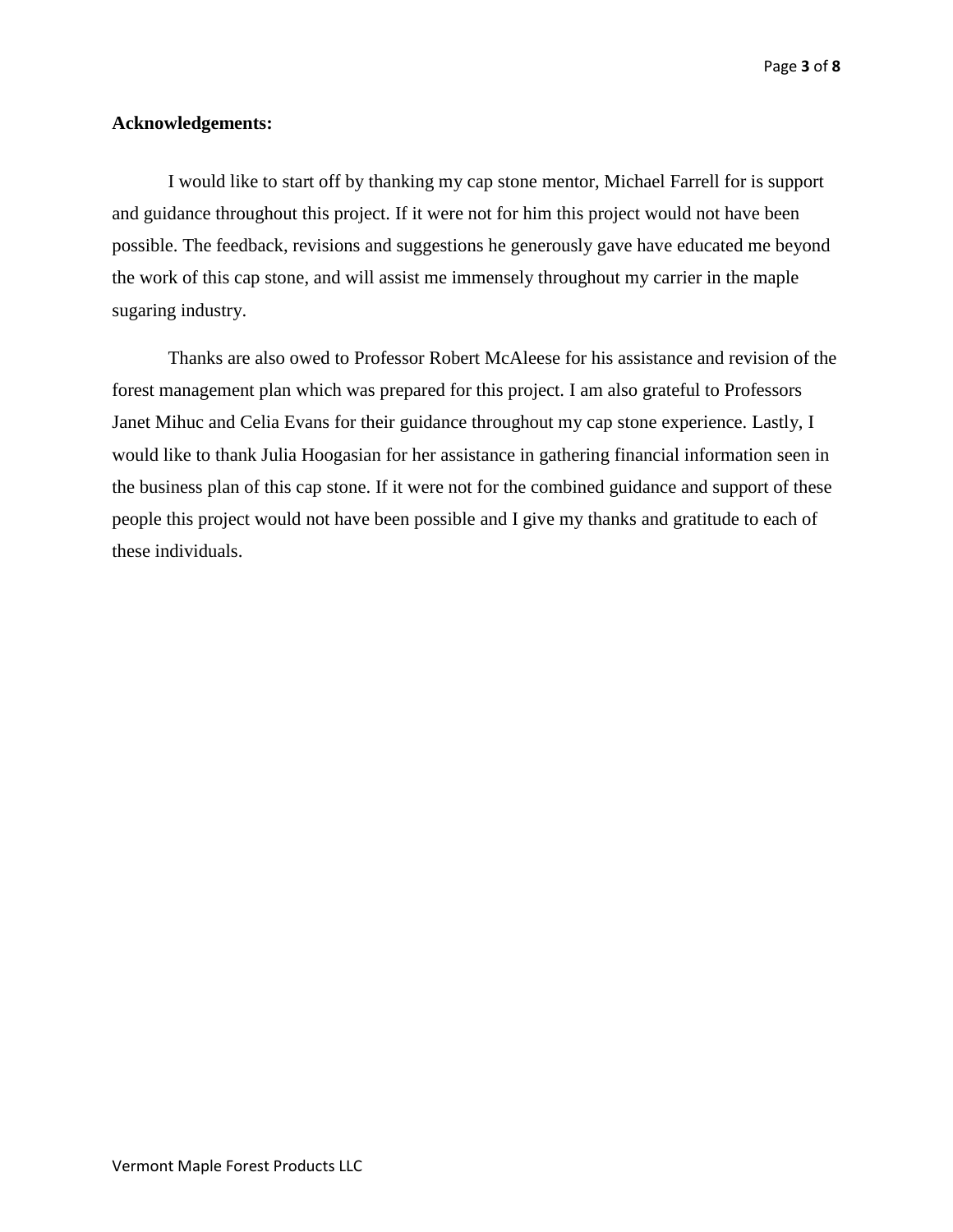## **Table of Contents:**

**Section 1 – Introduction** 

**Section 2 – Forest Management Plan** 

**Section 3 – Business Plan Proposal**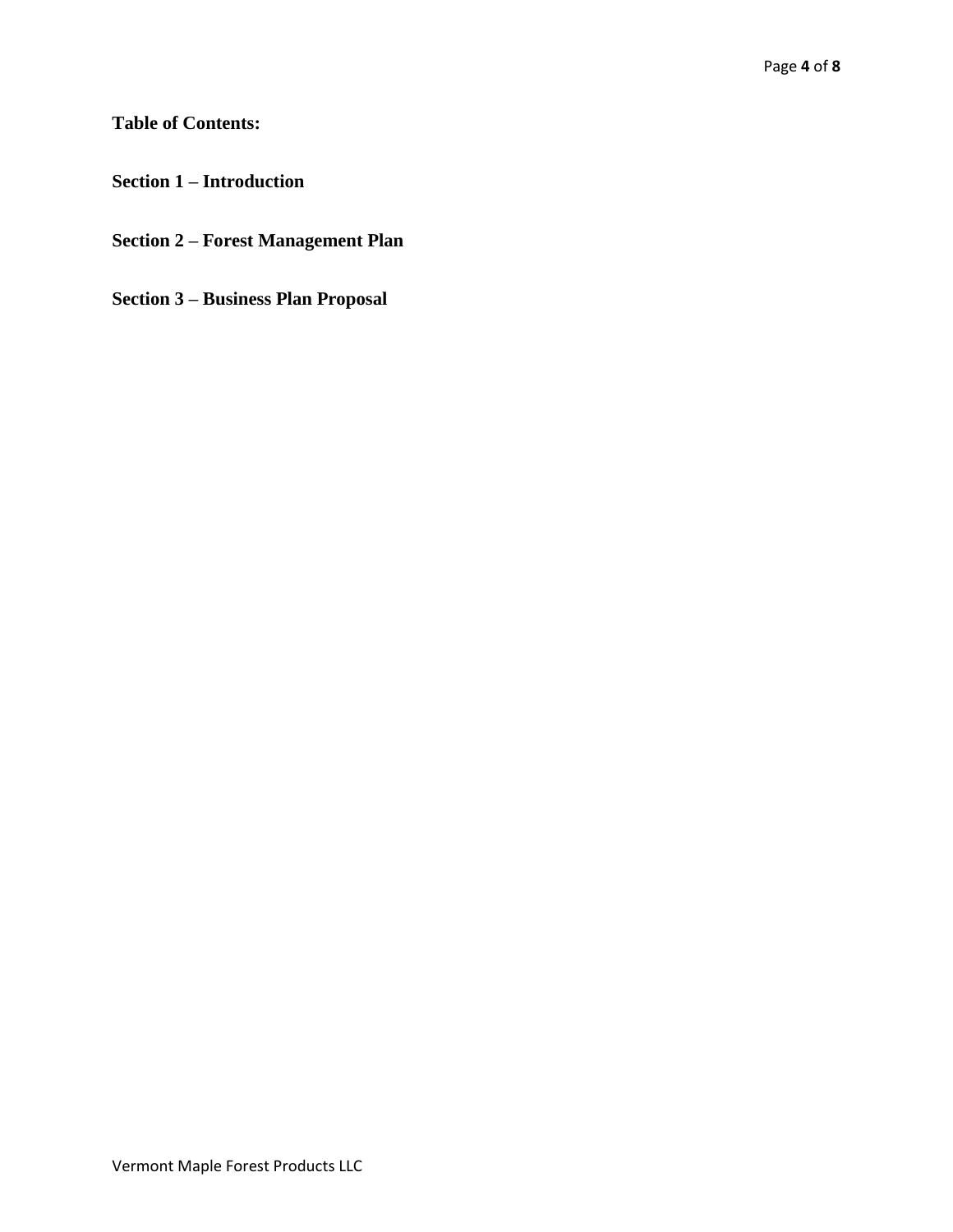Page **5** of **8**

#### **Introduction:**

Maple syrup production is an extremely important aspect of the Northeastern American economy, generating around 132 million dollars in revenue annually across its U.S production range (United States Department of Agriculture, 2014). Written accounts of maple syrup production in North America date back 200 years, when the first settlers began using iron pots to boil down maple sap. However, it is believed that natives may have produced syrup long before this time period (University of Vermont, 2015). Originally, most of the thick syrup was cooked down into granular maple sugar, which had a long shelf life and was easily transported. For a time, this was one of the regions' largest exports and was used across the colonies as a house hold sweetener until the cheaper cane sugar from the Caribbean became widely available. It wasn't until after the Civil War that the preserved or canned maple syrup we all know and love became available. Advances in canning technology made it possible to store the product and easily ship it. Since then, nothing has really changed all that much as far as the product. There have been some major advances in the technology used to produce maple syrup, but the process is still limited due to the extremely labor intensive methods. Even with advances in technology, the total maple production in the U.S has dropped steadily since the 1800's (Farrell & Chabot, 2012). Now, in the mid-twentieth century after many years of a declining market, maple syrup is beginning to become a growing sector in the Northeast economy and offers opportunity for savvy entrepreneurs that are willing to sweat for their money.

For the purpose of this report, statistics will be focusing on the Vermont State maple industry. Currently, the maple syrup industry comprises 4.2% of all agricultural products produced in Vermont; this is made up of 1,320,000 gallons of syrup (42% total U.S production) production in Vermont for the 2014 sugar season (United States Department of Agriculture, 2014). The growth potential in the industry is hardly being realized. It was determined using forest inventory and analysis data, that there are over 300 million potential taps across the northern region (Farrell & Chabot, 2012). Of these trees, only 2.5% are currently being used for maple production. Vermont has the highest utilization rate (taps the most available maples), tapping 2.7% of their trees for syrup production. With current production levels in the United States, over four times the annual production is still being imported from Canada. This means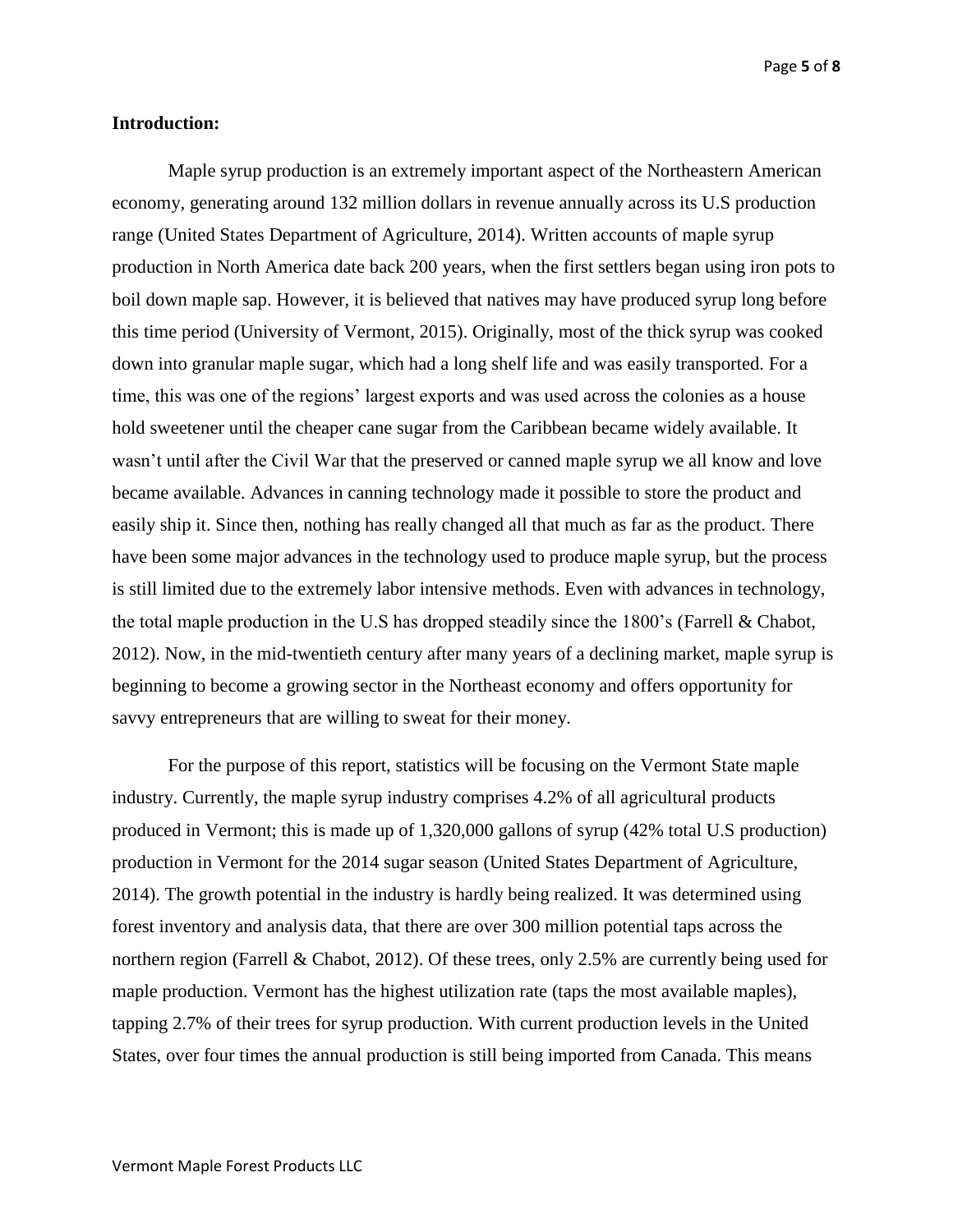Page **6** of **8**

that there is a large gap that U.S producers could fill if maple production had the opportunity to expand.

Maple syrup can only be produced within the United States and Canada because these are the only regions in which the sugar producing maple trees grow naturally. This creates a cornering of the market for Northeastern maple producers. In the U.S, the state of Vermont leads in syrup production and holds 5.5% of the total global maple syrup production, followed by New York and Maine (United States Department of Agriculture, 2014). The Canadian province of Quebec is the world's leading producer of maple syrup. Annually, they produce around 6,300,000 gallons of product. The maple syrup market has been relatively contained and most of the production is sold within North America. However, aggressive attempts to expand the maple market have been made. Currently, around 10% of the total production is sold as an export, mostly to Asia, which is another market that would be able to absorb product if maple production were to expand (Farrell & Chabot, 2012).

Before investing in the maple industry, one should definitely perform an in-depth assessment of the markets in their regions and generate a business plan so they know exactly the investment needed to get the operation off the ground. Within a typical business proposal one should include identifying features of the sugar maker, location which operations are to take place, description of start-up for the project, and financial information paperwork (Federation of Quebec, 2015). It takes a great deal of capital to set up and operate an industrial scale sugarbush, and currently, maple syrup prices have been dropping. The overall cost of set up may vary greatly, but an average estimate would be around \$4.82 per tap for cost of materials, not including installation (Childs , 2005). Other major costs that need to be considered would be land prices, taxes, equipment costs, energy costs and marketing of the product (retail or wholesale). Also, the obvious question to anyone trying to get into the maple industry is how much can I produce and what are the expected profits, if any. If these questions are not answered, there is a good chance the operation could fail miserably. Maple sugarbushes must grow in a somewhat organic manner to be successful. Reinvestment over a period of years may be needed to grow the sugarbush to the scale a producer desires.

 After a business plan is made, then a suitable piece of property is needed that will meet the investors production goals. Not every piece of land will have the needed requirements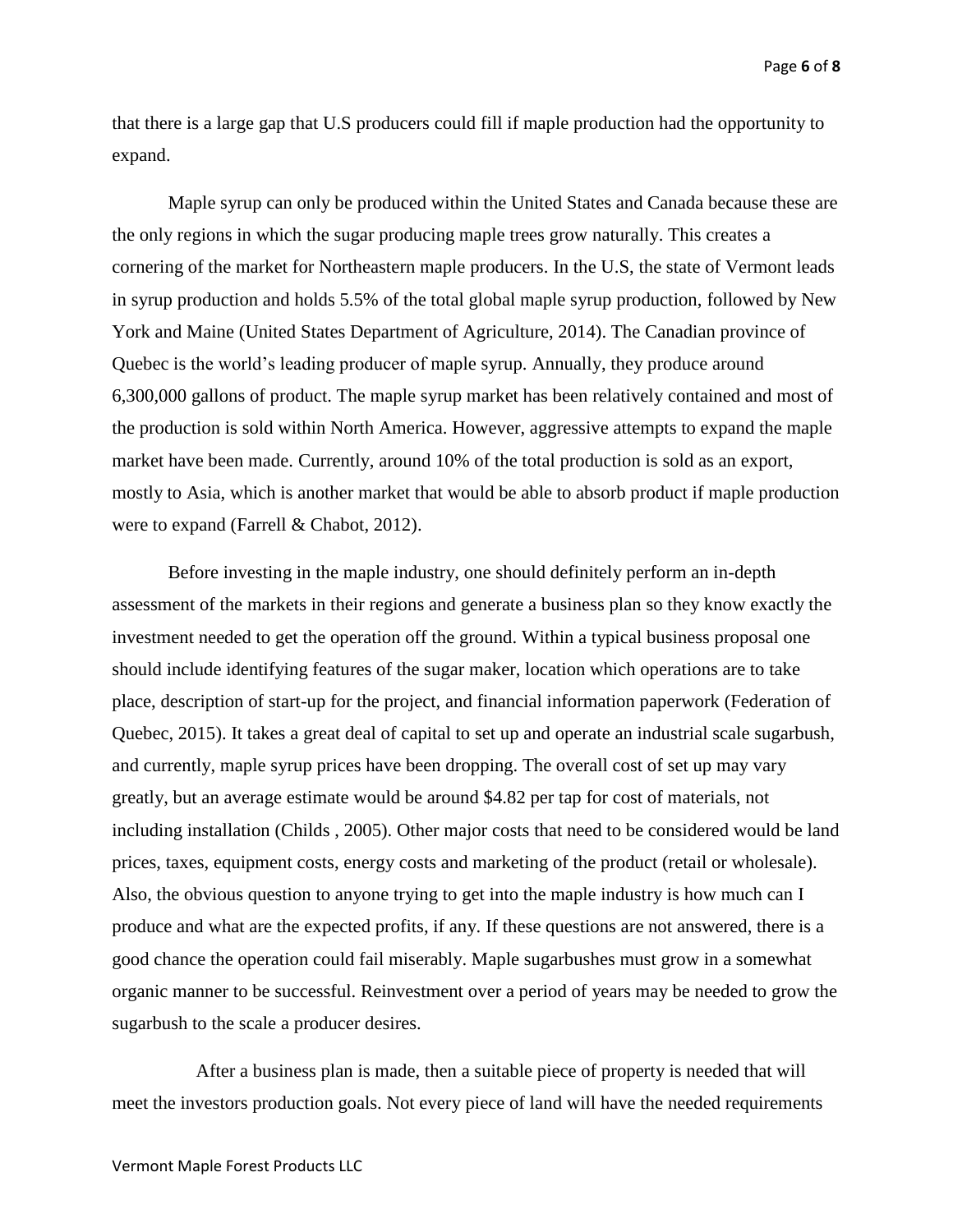to make for an economically plausible sugarbush. The land not only needs the maple trees at a proper density, but also access to the land, building sites for a sugarhouse and sources of water and power (Smith & Gibbs, 1970; Wells, 1982).

The piece of property that I will be analyzing for possible sap production meets all of the land requirements for a successful sugarbush. Currently, I have 6,500 taps and believe it is time to expand after my upcoming graduation from college. There are obviously maple trees on the land, but the questions mentioned above need to be answered in order to properly prepare for expansion. A new business model must be produced in order to make sure an expansion is plausible and that it will be a sound investment.

The forest management plan will allow for statistical analysis of what the forest contains. The minum components to a forest management plan would be a forest anylisis and inventory, stand maps, objectives and goals, a plan to meet these objectives (prescriptions), and invasive/pest considerations. The most important number to be generated by the plan will be the number of taps per acre. This will allow for estimations of costs, yields, and revenues. Not only is it extremely useful for general sugarbush operations, but if done by a certified forester, it will allow you to apply with your state for a tax break. In New York, this is known as the real property tax law or 480-a (Farrell, 2013). When operating a business over hundreds of acres, the savings in taxes can reach 80% in total reduction. In Vermont this tax break may be even higher; up to a 90% reduction when enrolled for at least 20yrs (Vermont Department of Forest, Parks, & Recreation, 2015)

At the conclusion of this project, I will have generated a full management plan for the property. Components which are to be outline are what is good and bad about the property i.e. forest disease present, possible revenue from timber, where the concentrations of maple trees are and much more. Also, I will have a completed business plan for the expansion that will guide me through the expansion process and estimate what materials, time, money, and production volumes are necessary to make it happen. All said and done, when the time comes, everything will be in place for a productive and well thought out sugarbush.